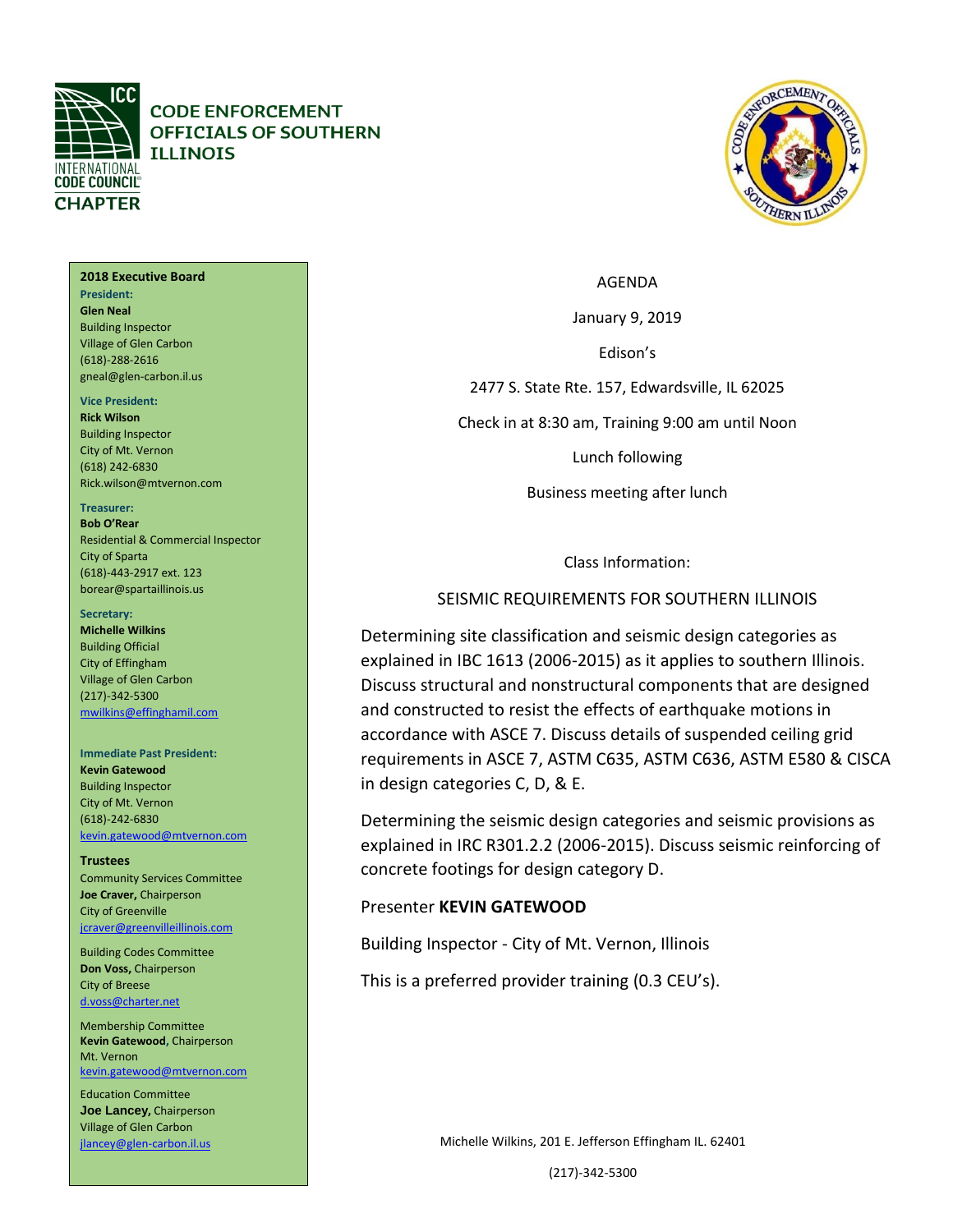

## **CODE ENFORCEMENT OFFICIALS OF SOUTHERN ILLINOIS**

#### **2018 Executive Board**

**President: Glen Neal** Building Inspector Village of Glen Carbon (618)-288-2616 gneal@glen-carbon.il.us

### **Vice President:**

**Rick Wilson** Building Inspector City of Mt. Vernon (618) 242-6830 Rick.wilson@mtvernon.com

#### **Treasurer:**

**Bob O'Rear** Residential & Commercial Inspector City of Sparta (618)-443-2917 ext. 123 borear@spartaillinois.us

#### **Secretary:**

**Michelle Wilkins** Building Official City of Effingham Village of Glen Carbon (217)-342-5300 [mwilkins@effinghamil.com](mailto:gneal@glen-carbon.il.us)

#### **Immediate Past President:**

**Kevin Gatewood** Building Inspector City of Mt. Vernon (618)-242-6830 [kevin.gatewood@mtvernon.com](mailto:kevin.gatewood@mtvernon.com)

#### **Trustees**

Community Services Committee **Joe Craver,** Chairperson City of Greenville [jcraver@greenvilleillinois.com](mailto:jcraver@greenvilleillinois.com)

Building Codes Committee **Don Voss,** Chairperson City of Breese [d.voss@charter.net](mailto:d.voss@charter.net)

Membership Committee **Kevin Gatewood,** Chairperson Mt. Vernon [kevin.gatewood@mtvernon.com](mailto:kevin.gatewood@mtvernon.com) 

Education Committee **Joe Lancey,** Chairperson Village of Glen Carbon [jlancey@glen-carbon.il.us](mailto:jlancey@glen-carbon.il.us) 

## November 14, 2018 Minutes

## Order of Business Call to Order 1:00 pm

- 1) Introductions & Opening Remarks
- 2) Officers Roll Call –

| President, Neal        | Trustee, Craver   |  |
|------------------------|-------------------|--|
| Vice President, Wilson | Trustee, Voss     |  |
| Treasurer, O'Rear      | Trustee, Gatewood |  |
| Secretary, Wilkins     | Trustee, Lancey   |  |
|                        |                   |  |

- 3) Pledge of Allegiance
- 4) Recognition of Guests & New Members: Andy Vaughn, Mulberry Grove
- 5) Members Introduction (please state your name, community & position)
- 6) Education (Lancey): lead abatement, January still open need ideas!, tiny houses gentleman wanted to change months, Kevin G. is working on seismic bracing education
- 7) Lunch
- 8) Approval of minutes
- 9) Treasurers Report (O'Rear): No Finley checks for last period, Will have a good deposit from membership dues & Finley payment. ? motion, ? second, passed.
- 10) Membership Report (Gatewood): Michelle to scan forms received. Work on updating emails
- 11) Community Services Report (Craver): None
- 12) ICC Update (Tim): Was emailed to group